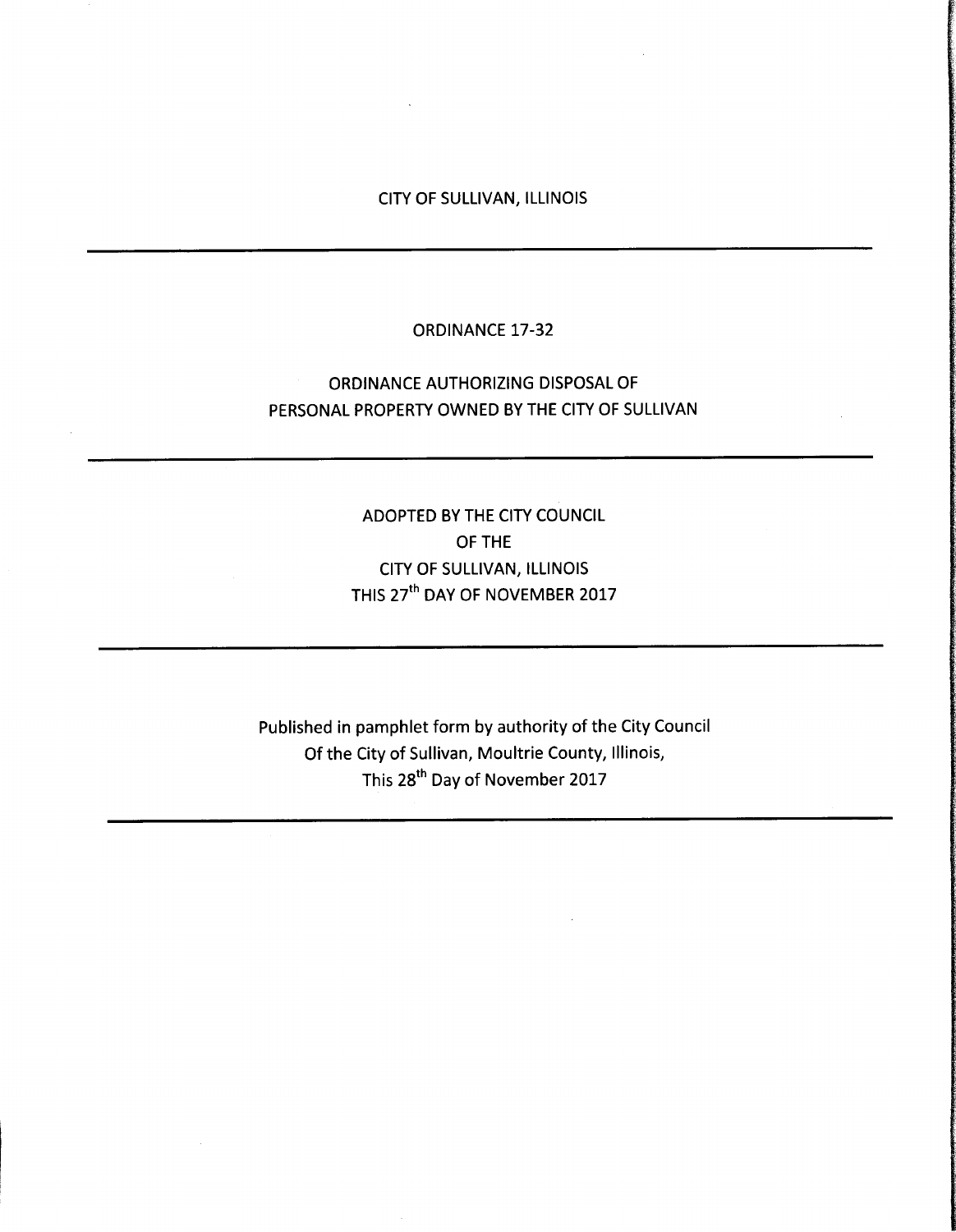### ORDINANCE 17-32 ORDINANCE AUTHORIZING DISPOSAL OF PERSONAL PROPERTY OWNED BY THE CITY OF SULLIVAN

WHEREAS, in the opinion of the corporate authorities of the City of Sullivan, it is no longer necessary, useful, or in the best interests of the City to retain ownership of the personal property described in this ordinance; and

WHEREAS, it has been determined by the Mayor and City Council of the City to dispose of that personal property in the manner described in this ordinance;

NOW, BE IT ORDAINED by the City Council of the City of Sullivan, Moultrie County, Illinois, as follows:

SECTION 1: Recitals. The foregoing recitals are hereby incorporated into this ordinance as findings of the Mayor and City Council.

SECITON 2: Disposal of Personal Property. The Mayor and City Council find that the personal property described in Exhibit A attached to this Ordinance and by this reference incorporated into this Ordinance (surplus property) is no longer necessary or useful to the City and thus the City Clerk is hereby authorized to direct the sale or disposal of the surplus property in the manner most appropriate to the City. Surplus property must be sold or disposed of in "as is" condition.

SECTION 3: All previous ordinances in conflict with this ordinance are repealed to the extent of such conflict.

SECTION 4: This ordinance shall be known as Ordinance 17-32.

PASSED by the Mayor and City Council of the City of Sullivan, County of Moultrie and State of Illinois on the 27<sup>th</sup> day of November 2017.

|                      | AYE VOTE                       | <b>NAY VOTE</b> | <b>ABSTAIN / ABSENT</b>         |
|----------------------|--------------------------------|-----------------|---------------------------------|
| Short                |                                |                 |                                 |
| Mossman              |                                |                 |                                 |
| Kirk                 |                                |                 |                                 |
| Wade                 |                                |                 |                                 |
| Risley               | v                              |                 |                                 |
| APPROVED:            | any<br>Mayor, City of Sullivan | Shart           | , Date $\frac{1}{\sqrt{27112}}$ |
| ATTEST: Monte a. let |                                | Date            |                                 |

City Clerk, City of Sullivan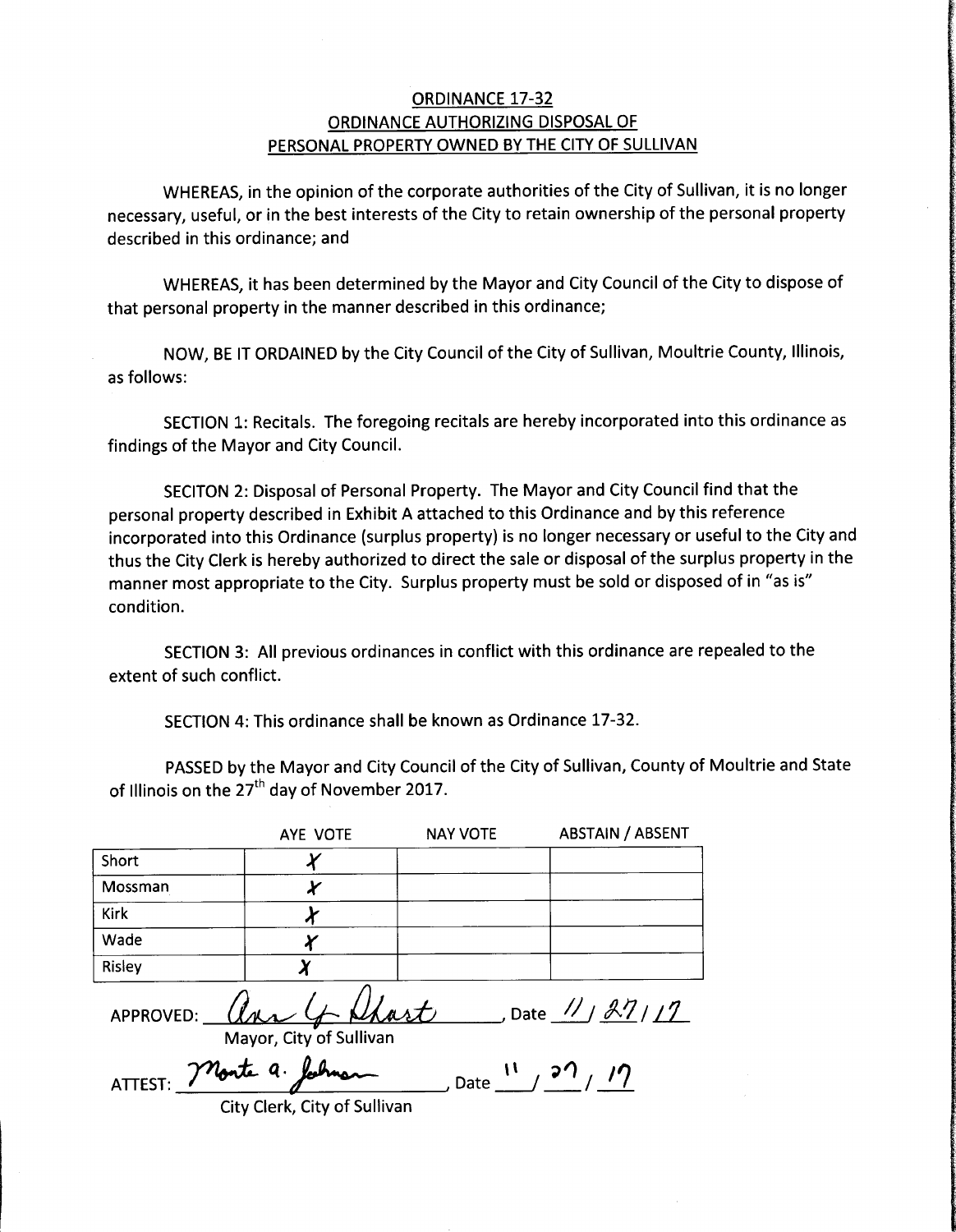#### **CERTIFICATE**

I, Monte Johnson, certify that <sup>I</sup> am the duly appointed and acting City Clerk of the City of Sullivan, Moultrie County, Illinois.

<sup>I</sup> further certify that on November 27, 2017, the Corporate Authorities of said municipality passed and approved Ordinance 17-32, entitled ORDINANCE AUTHORIZING DISPOSAL OF PERSONAL PROPERTY OWNED BY THE CITY OF SULLIVAN which provided by its terms that it should be published in pamphlet form.

The pamphlet form of Ordinance 17-32, including the Ordinance and a cover sheet thereof, was prepared, and <sup>a</sup> copy of such Ordinance was posted in the City Building, commencing on November 27, 2017, and continuing for at least ten days thereafter. Copies of such Ordinance were also available for public inspection upon request in the office of the City Clerk.

DATED at Sullivan, Moultrie County, Illinois, this 28<sup>th</sup> day of November, 2017.

Monte a. Johnson